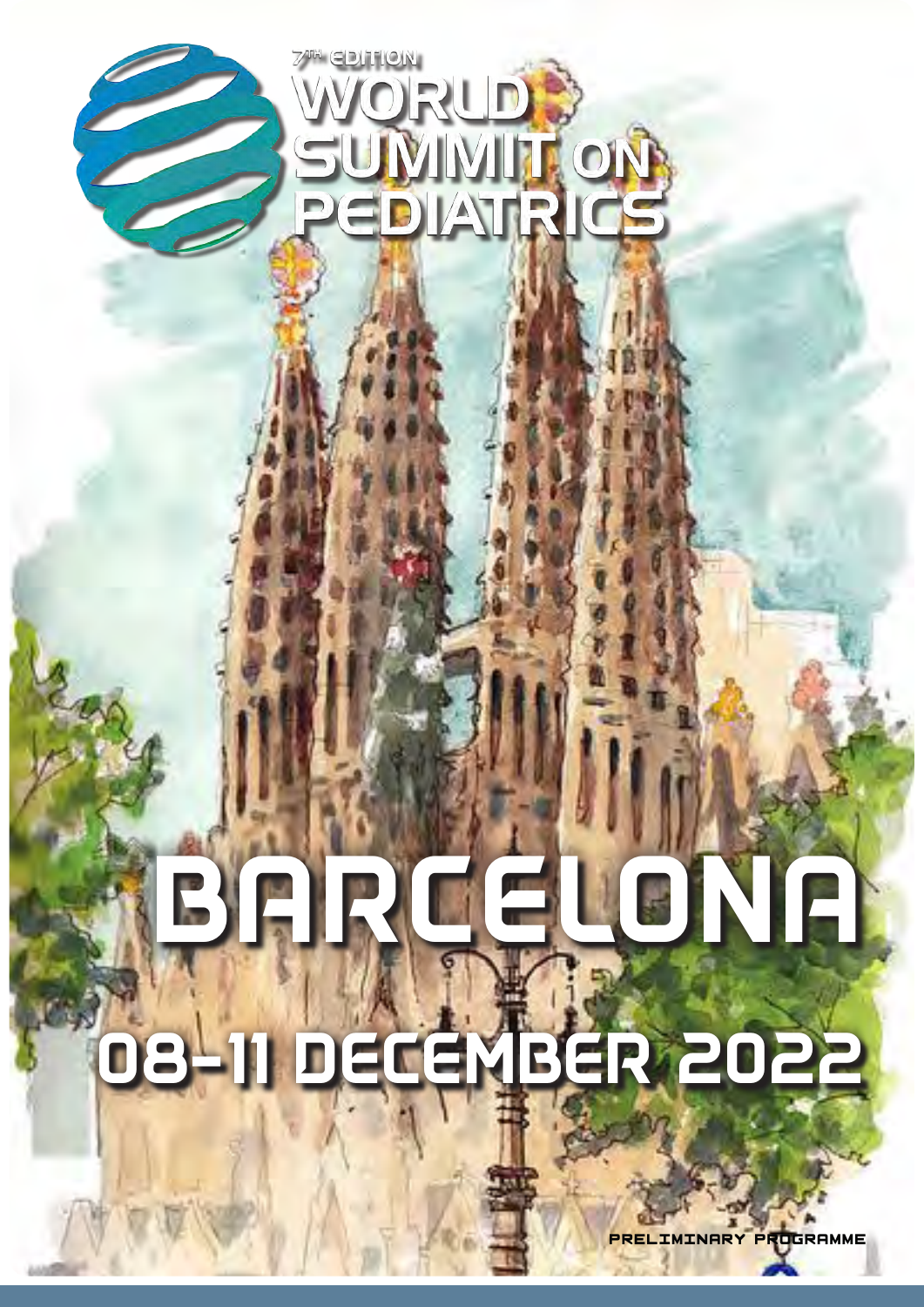



## SCIENTIFIC ORGANIZATION



ITALY



TEXAS TECH UNIVERSITY HEALTH SCIENCES CENTER. **EL PASO** 

USA













SPAIN



SPAIN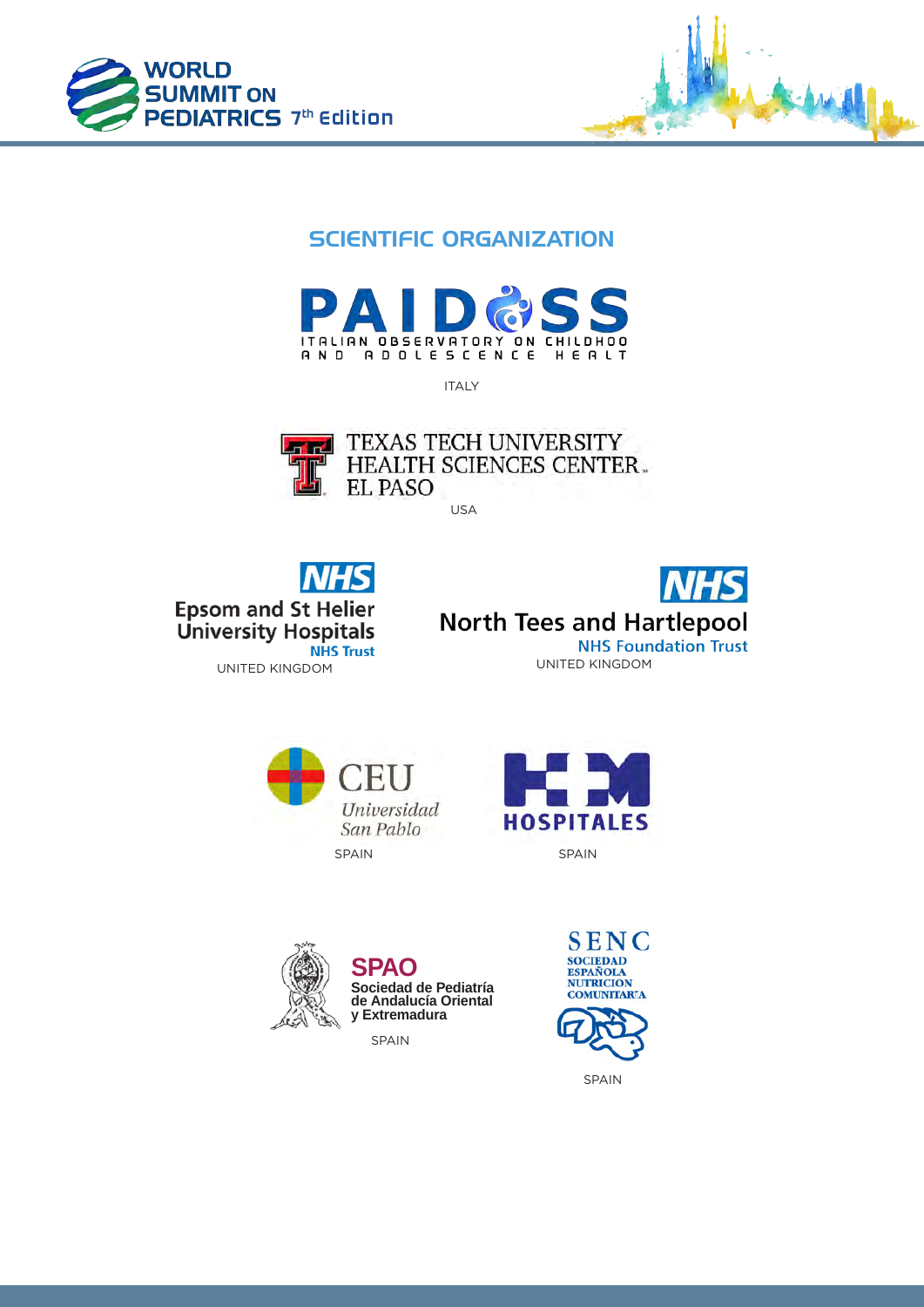



## **COMMITTEES**

## **WSP BOARD**



**Jose Manuel de la Rosa, M.D. (USA)** Vice President for Outreach and Community Engagement Texas Tech University Health Sciences Center El Paso Professor, Department of Pediatrics



**Giuseppe Mele (Italy)** Paidòss - Italian Observatory on childhood and adolescence health President SIMPE - Italian Society of Pediatricians- President



**Marie Leiner (USA)** Research Professor - Department of Pediatrics Texas Tech University Health Sciences Center - El Paso, USA



**Shashwat Saran (UK)** North Tees and Hartlepool NHS Foundation Trust, UK



**Paras Sharma (UK)** Epsom and St Helier University Hospitals NHS Trust, UK



**Indu Pathak, MD, FAAP, PHM (USA)** Medical Director Inpatient Pediatrics and Hospital Medicine Associate Professor Department of Pediatrics Northwell Health Donald and Barbara Zucker School of Medicne at Hofstra/Northwell New York, USA



**Ana Mendez Echevarria (Spain)** Unit of Infectious diseases and Immunodeficiencies. Hospital La Paz. Madrid, Spain



**Lucrecia Suarez Cortina (Spain)** Pediatric Gastroenterology Specialist. Hospital Ramón y Cajal, Madrid, Spain



**Laura Rodríguez (Spain)** Chief of the Clinical Genetics Laboratory. Grupo HM Hospitales de Madrid, Spain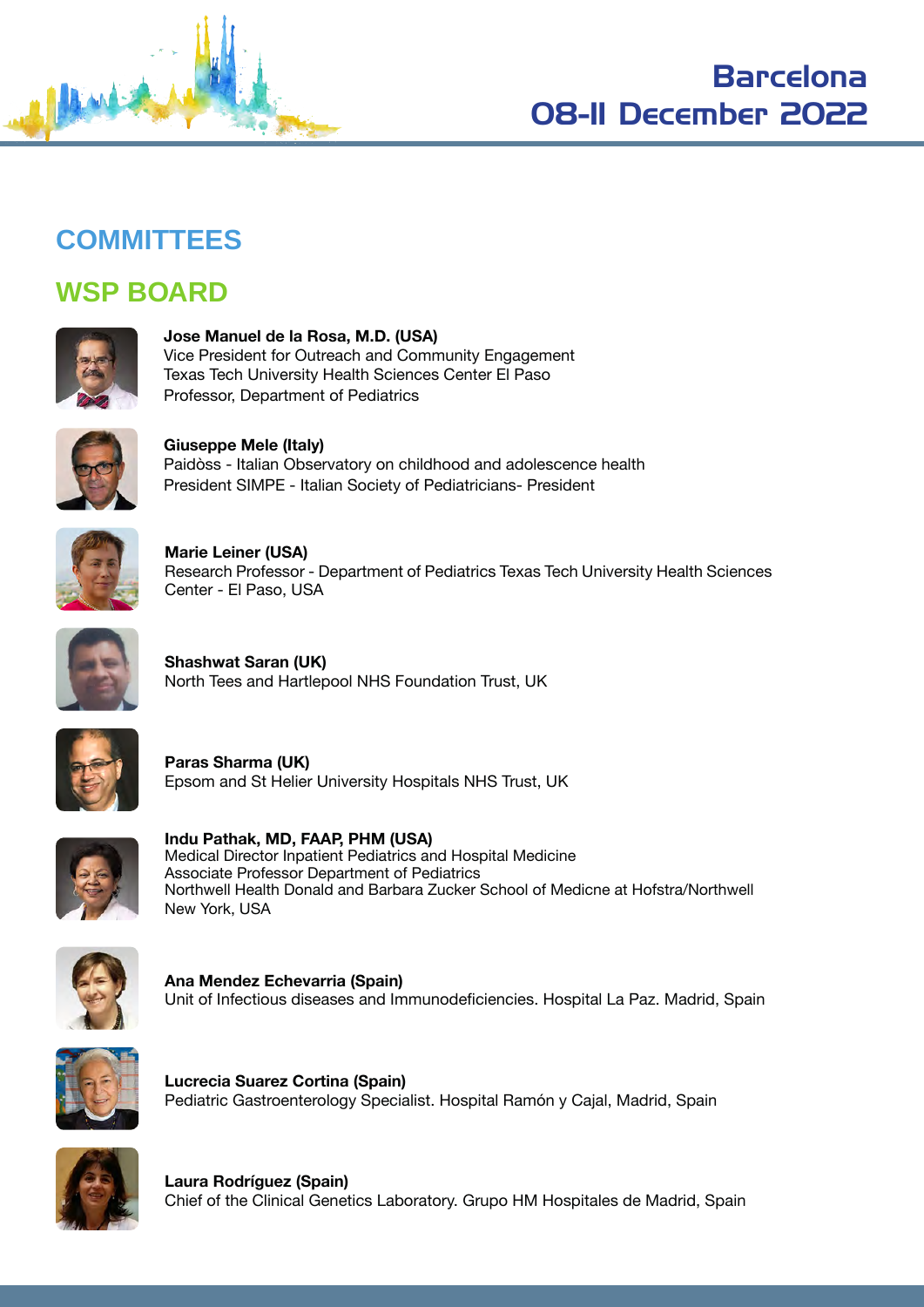



## **Daily programme DAY 1: THURSDAY 08 DECEMBER 2022**



## **Daily programme DAY 2: FRIDAY 09 DECEMBER 2022 - MORNING SESSIONS**

## **9:00-10:00 Chair Session**

#### 09:00 **WHAT YOU FEED YOUR CHILD IN THE FIRST FEW YEARS OF THEIR LIFE HAS LONG-LASTING CONSEQUENCES. HERE'S HOW TO GET IT RIGHT**

Giuseppe Mele (Italy)

*Paidòss - Italian Observatory on childhood and adolescence health, President SIMPE - Italian Society of Pediatricians- President*

## **10:00-11:00 Gastroenterology**

#### 10:00 **MILK DYSLIKERS – A NEW ENTITY IN THE BABY FEEDING FIELD?** Dušanka Novosel (Montenegro)

*Institute for Childhood Diseases, Clinical Centre of Montengero - Montenegro*

#### 10:30 **CHRONIC PANCREATITIS IN CHILDREN - REPORT OF 484 CASES**

Grzegorz Oracz (Poland)

*The Children's Memorial Health Institute, Warsaw - Poland*

**11:00-11:30 Coffee Break**

## **11:30-13:00 Bronco-Pneumo-Allergology**

#### 11:30 **SERUM MAGNESIUM LEVELS IN SEVERE COMMUNITY-ACQUIRED PNEUMONIA AND ITS ASSOCIATION WITH CLINICAL SEVERITY (ON THE DAY OF ADMISSION USING THE PRESS AND THE MODIFIED PIRO SCORING SYSTEM) AND ADVERSE OUTCOMES IN CHILDREN <5 YEARS OF AGE: A NESTED CASE-CONTROL STUDY** Mukhopadhyay Sanjukta (India)

*King George Medical University - India*

12:00 **RANDOMIZED COMPARISON OF HELMET CPAP VERSUS HIGH-FLOW NASAL CANNULA OXYGEN IN PEDIATRIC RESPIRATORY DISTRESS**

Giovanna Vitaliti (Italy) *University of Ferrara, Ferrara - Italy*

#### 12:30 **HYPERIMMUNOGLOBULIN D SYNDROME: CASE REPORT**

Lidija Pocek (Montenegro)

*Department of Pulmology and Allergology, Institute for Children' Diseases, Clinical Center of Montenegro, Podgorica - Montenegro*

## **13:00-13:30 Nutrition**

13:00 **BREAST MILK AND ESTABLISHMENT OF CORE MICROBIOME** Nora Alkharji (Kingdom of Saudi Arabia)

*Ministry of National Guard - Kingdom of Saudi Arabia*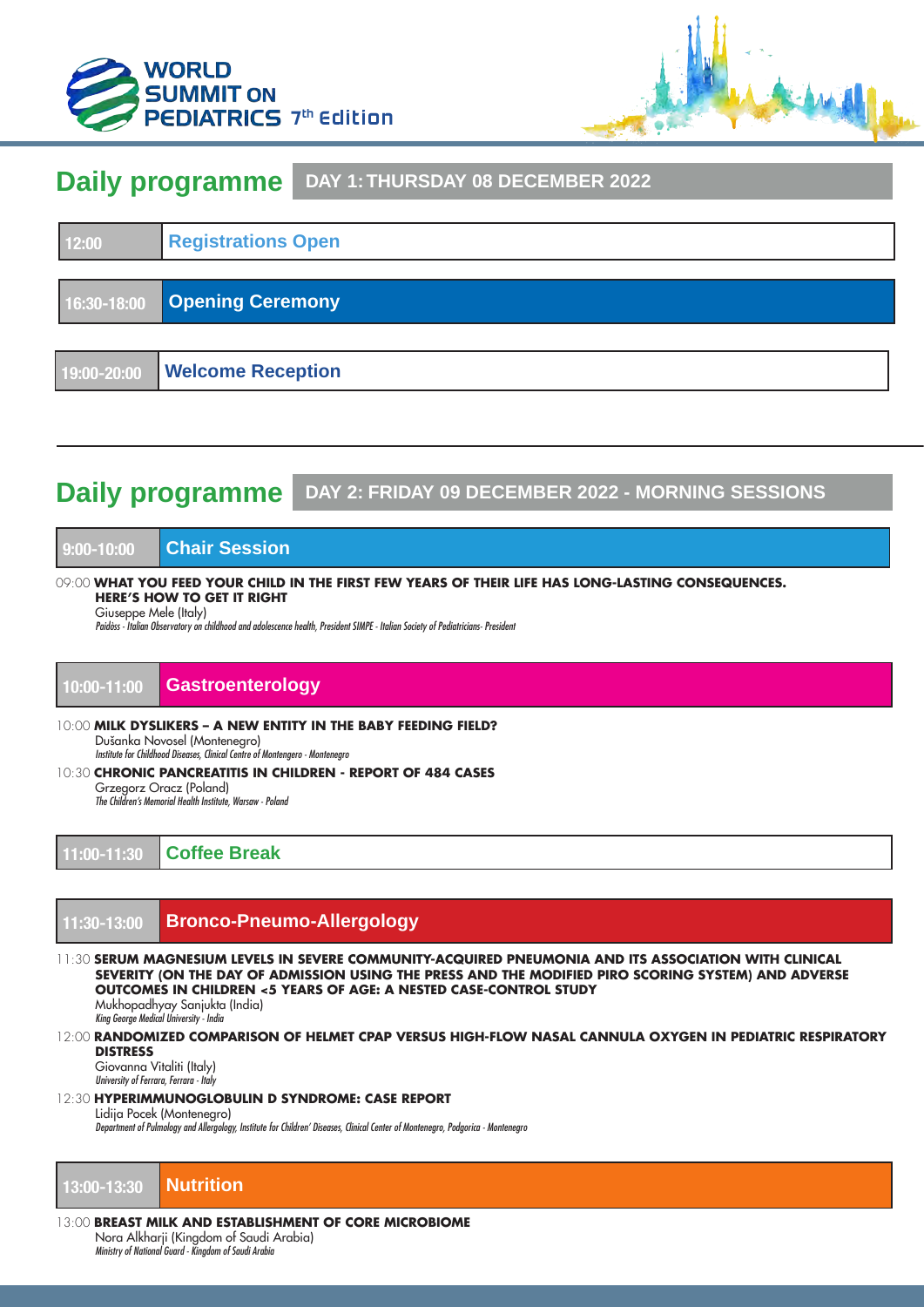

# Barcelona 08-11 December 2022

## **Daily programme DAY 2: FRIDAY 09 DECEMBER 2022 - AFTERNOON SESSIONS**

**13:30-15:00 Lunch Break**

|  |  |  | 15:00-15:30 |  |
|--|--|--|-------------|--|

**15:00-15:30 Neonatology**

15:00 **CLINICAL AND EPIDEMIOLOGICAL PROFILE OF PATIENTS WITH HEMOLYTIC ANEMIA OF THE NEWBORN TREATED IN A UNIVERSITY HOSPITAL, MEDELLIN, COLOMBIA, 2014-2018**

Sebastian Ceron Luna (Colombia) *Universidad Pontificia Bolivariana - Colombia*

## **15:30-16:30 Pediatric Emergency Medicine**

#### 15:30 **COMPLICATIONS OF PERIPHERAL VENOUS CATHETERS IN CHILDREN. A PROSPECTIVE STUDY** Itai Gross (Israel)

*Department of Pediatric Emergency Medicine, Medical Center and Faculty of Medicine, Hebrew University of Jerusalem - Israel*

16:00 **SARS-CoV-2 IN INFANTS < 90 DAYS OF AGE PRESENTING TO THE PEDIATRIC EMERGENCY DEPARTMENT: CLINICAL CHARACTERISTIS AND RISK OF SERIOUS BACTERIAL INFECTION**

Talia Benenson (Israel)

*Department of Pediatric Emergency Medicine, Medical Center and Faculty of Medicine, Hebrew University of Jerusalem - Israel*

## **16:30-17:30 Infectious diseases**

16:30 **CASE PRESENTATION: MYCOPLASMA-INDUCED THROMBCYTOPENIA: AN UNCOMMON PRESENTATION** Sally Elsayed (United Kingdom)

*Chelsea and Westminster University Trust Hospitals - United Kingdom*

#### 17:00 **CLINICAL CHARACTERISTICS OF CHILDREN HOSPITALIZED FOR COVID-19**

Nune Baghdasaryan (Republic of Armenia) *Health of Children Center. Pediatric clinic - Republic of Armenia*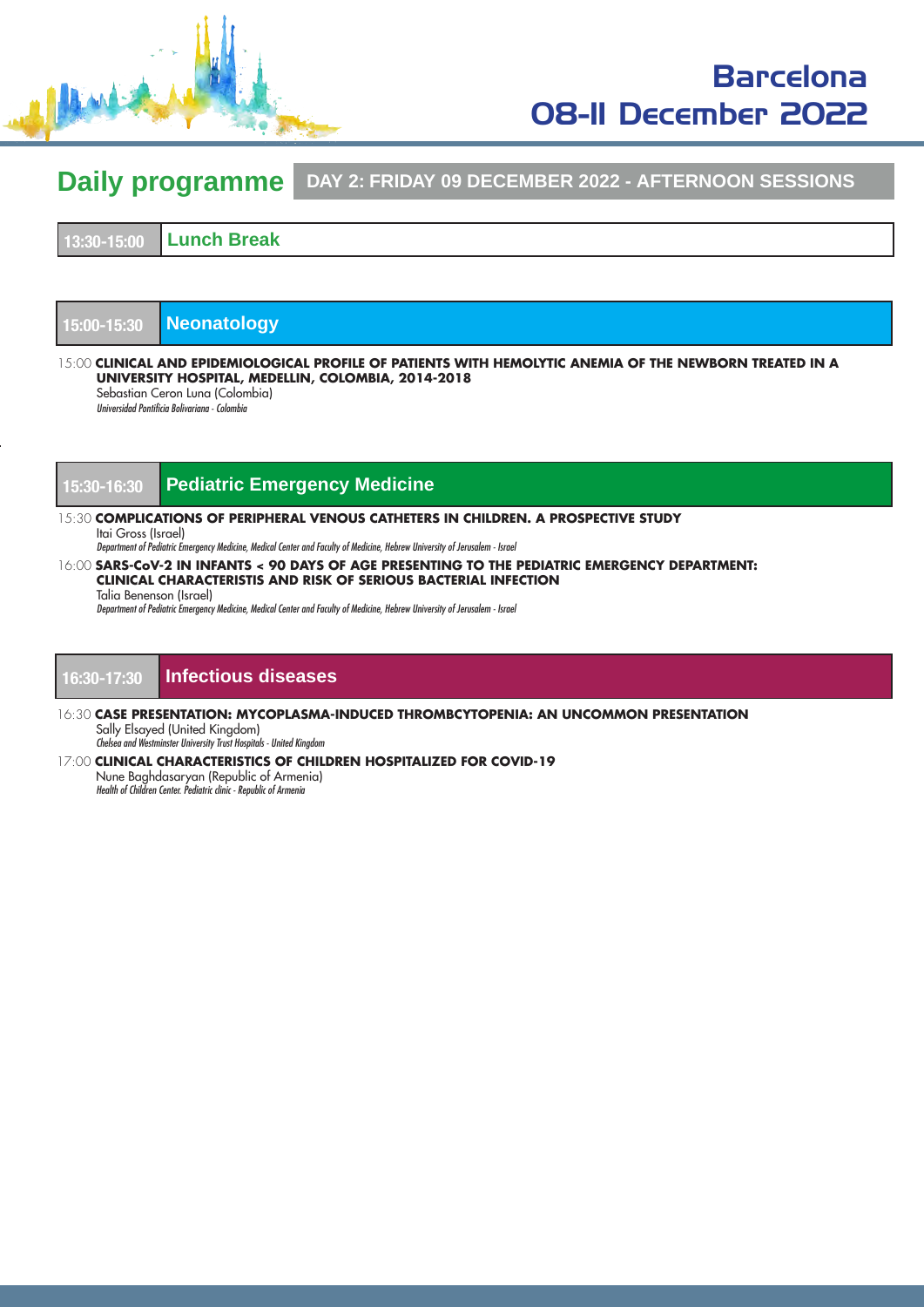



# **Daily programme DAY 3: SATURDAY 10 DECEMBER 2022**

| 09:00-10:00                                                                                                                                                                                                                                                                                                                                                                                                                                                   | <b>Diabetes</b>                                                                                                                                                                                                                            |  |  |  |  |  |
|---------------------------------------------------------------------------------------------------------------------------------------------------------------------------------------------------------------------------------------------------------------------------------------------------------------------------------------------------------------------------------------------------------------------------------------------------------------|--------------------------------------------------------------------------------------------------------------------------------------------------------------------------------------------------------------------------------------------|--|--|--|--|--|
| 09:00 COVID-19 IS A CONTRIBUTING RISK FACTOR FOR DEVELOPMENT OF DKA IN TYPEI DM<br>Noura Elbakry (Egypt)<br>Department of Pediatrics, Faculty of Medicine, Minia University, ElMinya - Egypt<br>09:00 NORMAL SALINE VERSUS RINGER'S LACTATE FOR INTRAVENOUS FLUID THERAPY IN CHILDREN WITH DIABETIC KETOACIDOSIS:<br>A RANDOMIZED CONTROLLED TRIAL<br>Devanshi Singhal (India)<br>Department of Paediatrics, Apollo Cradle Royale Hospital, New Delhi - India |                                                                                                                                                                                                                                            |  |  |  |  |  |
| 10:00-10:30                                                                                                                                                                                                                                                                                                                                                                                                                                                   | <b>Pediatric psychology and bipolar disorders</b>                                                                                                                                                                                          |  |  |  |  |  |
|                                                                                                                                                                                                                                                                                                                                                                                                                                                               | 10:00 EARLY MOTOR DEVELOPMENTAL MILESTONES AND PERSONALITY TRAITS IN MIDLIFE: A 50-YEAR FOLLOW-UP STUDY<br>Trine Flensborg-Madsen (Denmark)<br>Unit of Medical Psychology, Department of Public Health, University of Copenhagen - Denmark |  |  |  |  |  |
| 13:00-11:00                                                                                                                                                                                                                                                                                                                                                                                                                                                   | <b>Probiotics: Baby and functional food</b>                                                                                                                                                                                                |  |  |  |  |  |
|                                                                                                                                                                                                                                                                                                                                                                                                                                                               |                                                                                                                                                                                                                                            |  |  |  |  |  |
| 11:00-11:30                                                                                                                                                                                                                                                                                                                                                                                                                                                   | <b>Coffee Break</b>                                                                                                                                                                                                                        |  |  |  |  |  |
|                                                                                                                                                                                                                                                                                                                                                                                                                                                               |                                                                                                                                                                                                                                            |  |  |  |  |  |
| 11:30-12:30                                                                                                                                                                                                                                                                                                                                                                                                                                                   | <b>Environmental and Social Pediatrics</b>                                                                                                                                                                                                 |  |  |  |  |  |
|                                                                                                                                                                                                                                                                                                                                                                                                                                                               |                                                                                                                                                                                                                                            |  |  |  |  |  |
| 12:30-13:30                                                                                                                                                                                                                                                                                                                                                                                                                                                   | <b>Neurodevelopmental Disorders &amp; Pediatric Psychology</b>                                                                                                                                                                             |  |  |  |  |  |
|                                                                                                                                                                                                                                                                                                                                                                                                                                                               |                                                                                                                                                                                                                                            |  |  |  |  |  |
| 13:30-14:30                                                                                                                                                                                                                                                                                                                                                                                                                                                   | <b>Lunch Break</b>                                                                                                                                                                                                                         |  |  |  |  |  |
|                                                                                                                                                                                                                                                                                                                                                                                                                                                               |                                                                                                                                                                                                                                            |  |  |  |  |  |
| 14:30-15:30                                                                                                                                                                                                                                                                                                                                                                                                                                                   | <b>Pediatric cardiology</b>                                                                                                                                                                                                                |  |  |  |  |  |
|                                                                                                                                                                                                                                                                                                                                                                                                                                                               |                                                                                                                                                                                                                                            |  |  |  |  |  |
| 15:30-16:30                                                                                                                                                                                                                                                                                                                                                                                                                                                   | <b>Dermatology</b>                                                                                                                                                                                                                         |  |  |  |  |  |
|                                                                                                                                                                                                                                                                                                                                                                                                                                                               |                                                                                                                                                                                                                                            |  |  |  |  |  |
| 16:30-17:30                                                                                                                                                                                                                                                                                                                                                                                                                                                   | <b>Pediatric Emergency Medicine</b>                                                                                                                                                                                                        |  |  |  |  |  |
|                                                                                                                                                                                                                                                                                                                                                                                                                                                               |                                                                                                                                                                                                                                            |  |  |  |  |  |
| 17:30-18:30                                                                                                                                                                                                                                                                                                                                                                                                                                                   | <b>Pediatric malignancies</b>                                                                                                                                                                                                              |  |  |  |  |  |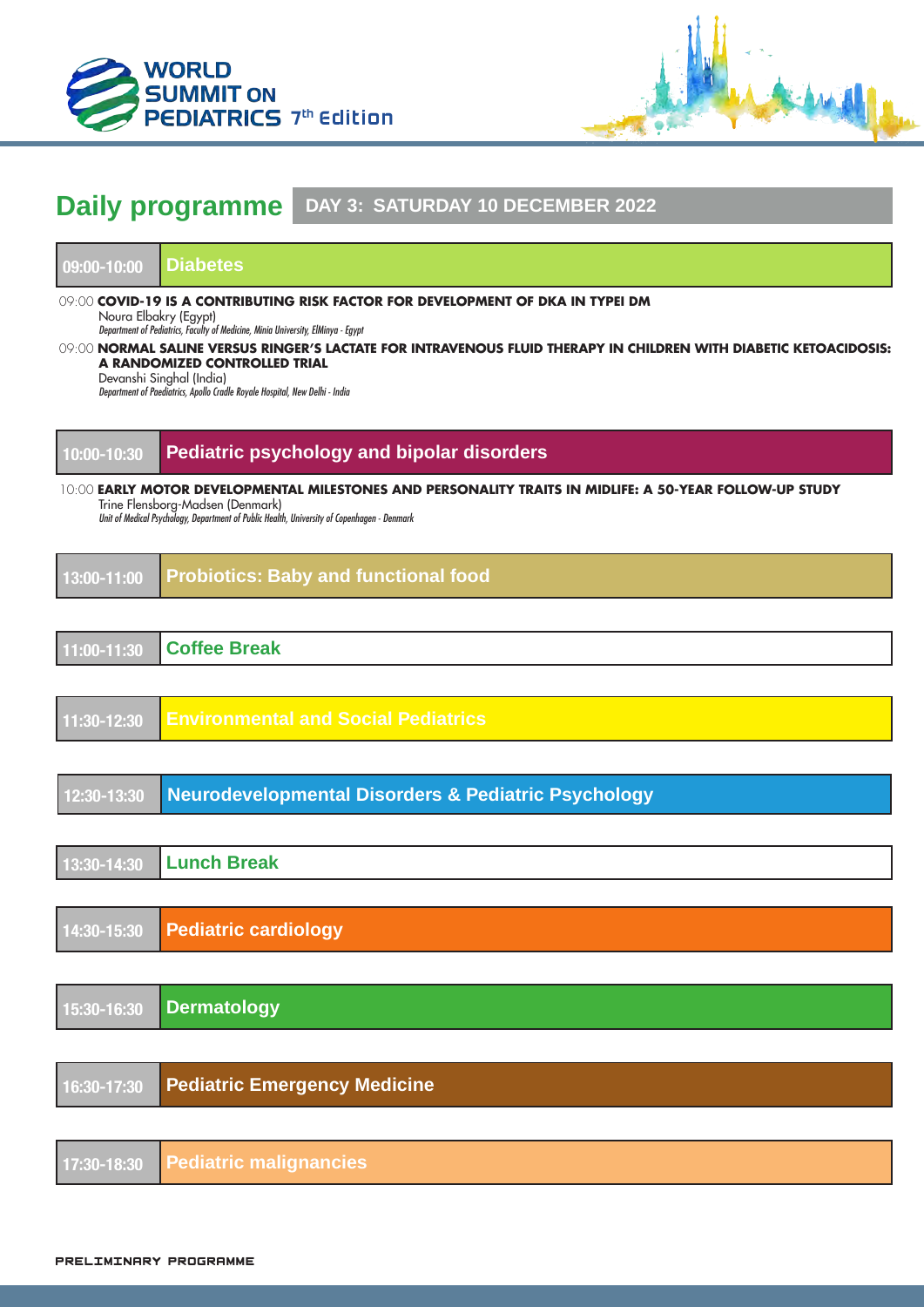

# **Daily programme** DAY 4: SUNDAY 11 DECEMBER 2022 - MORNING SESSIONS

| 09:00-10:00<br>Pediatric patient safety and quality improvement |
|-----------------------------------------------------------------|
|-----------------------------------------------------------------|

| 10:00-11:00 | <b>Pediatric Nephrology</b>                             |
|-------------|---------------------------------------------------------|
|             |                                                         |
| 11:00-12:00 | Rare diseases in childhood and their impact on families |
|             |                                                         |
| 12:00-13:00 | <b>Pediatric Neurological Surgery</b>                   |
|             |                                                         |
| 13:00-14:00 | Social and emotional development of children            |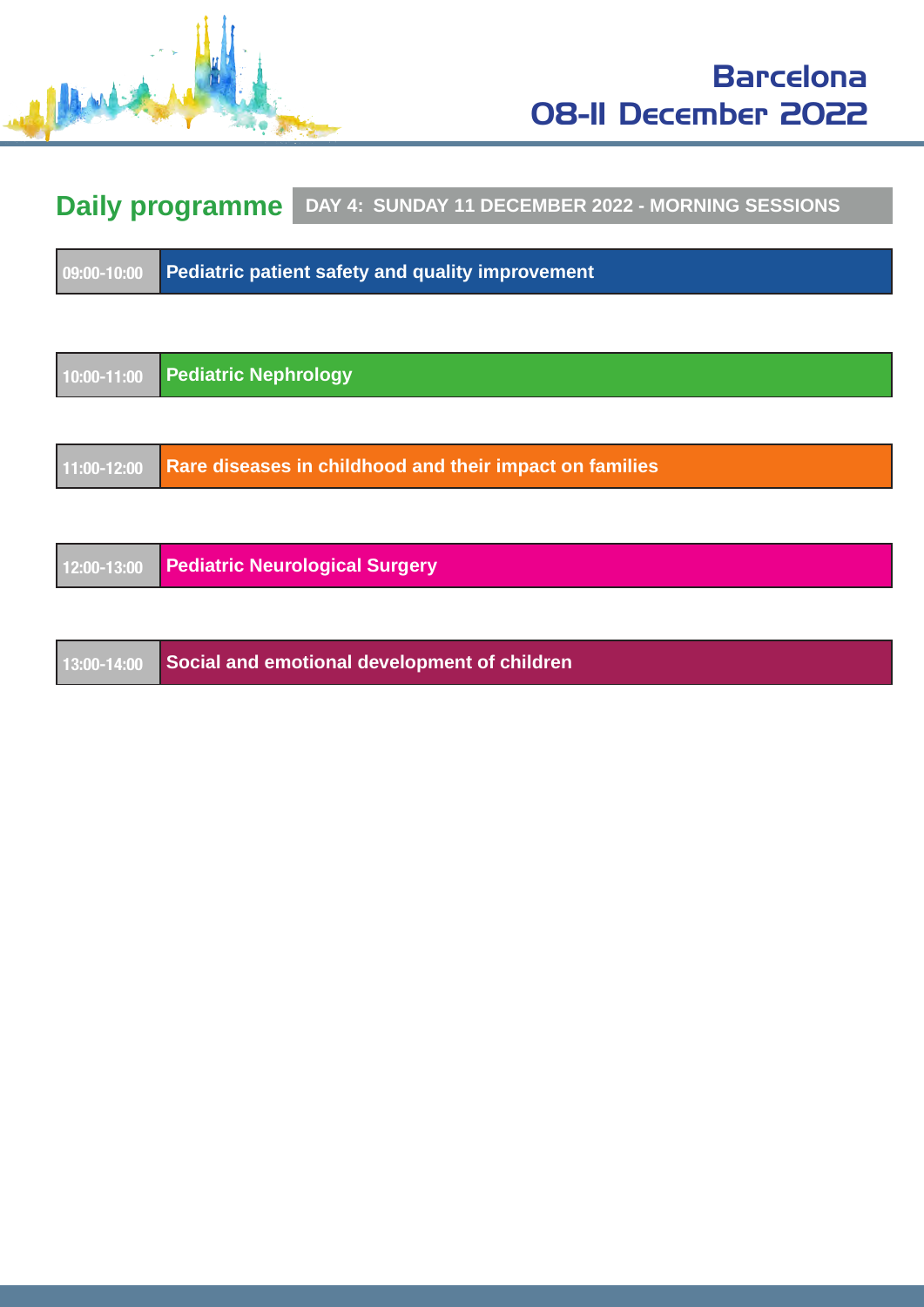



## **Daily programme EVERYDAY**

**9:00-15:00 POSTER VIEWINGS (Parallel Session)**

#### **DIABETES**

**SEVERE DIABETIC KETOACIDOSIS AND LOWER LIMB GANGRENE IN A CHILD WITH COVID: A CASE REPORT AND REVIEW OF LITERATURE**

Aakanksha Anand (India) *Lady Hardinge Medical College - India*

#### **BRONCO-PNEUMO-ALLERGOLOGY**

**ALLERGIC DISEASES AGAINST THE BACKGROUND OF POSTCOID (COVID-19) INFECTIONS IN CHILDREN AND ADOLESCENTS** Nino Adamia (Georgia) *Tbilisi State Medical University - Georgia*

## **CONGENITAL TUBERCULOSIS ASSOCIATED WITH MATERNAL MILIARY TUBERCULOSIS**

Nino Adamia (Georgia) *Tbilisi State Medical University - Georgia*

## **CARDIOLOGY**

**EPIDEMIOLOGY DETECTION OF DAMAGE TO THE CARDIOVASCULAR SYSTEM IN THE POPULATION OF CHILDREN AGED 1 TO 16 YEARS IN ACUTE RESPIRATORY VIRAL AND ALLERGIC DISEASES**

Nino Adamia (Georgia) *Tbilisi State Medical University - Georgia*

**CLINICAL AND INSTRUMENTAL IMPORTANCE OF THE POSTOPERATIVE PERIOD AMONG CHILDREN WITH OPEN AORTIC DUCT** Gulnoza Goyibova (Uzbekistan) *Tashkent Pediatric Medical Institute, Tashkent - Uzbekistan*

**REVERSIBLE CANCER TREATMENT RELATED CARDIAC DISFUNCTION (CTCRD) IN A PAEDIATRIC LYMPHOMA PATIENT WHO RECEIVED ANTHRACYCLINE THERAPY**

Siska Solina (Indonesia) *General practitioner at National Cancer Center- Dharmais Cancer Hospital, Jakarta - Indonesia*

## **NUTRITION**

**DEFICIENCY OF COMPLETE NUTRITIONAL MICRONUTRIENTS, DISEASE PREVENTION**

Nino Adamia (Georgia) *Tbilisi State Medical University - Georgi*

#### **SEVERE MALNUTRITION CASE DUE TO IMPROPER DIET**

Mahir Cevizoglu (Turkey) *Clinic of Pediatrics, University of Health Sciences, Antalya Training and Research Hospital, Antalya - Turkey*

## **PATIENT SAFETY AND QUALITY IMPROVEMENT**

**MISINTERPRETATION OF IDIOPATHIC CONCEALED RIGHT ILIAC ARTERY ANEURYSM AS NEONATAL PELVIC TUMOR IMAGED BY NON-ANGIOGRAPHIC COMPUTED TOMOGRAPHY: A CASE REPORT**

Tipsuda Tangsriwong (Thailand) *Department of Paediatric Surgery, Buddhachinaraj Phitsanulok Hospital, Phitsanulok - Thailand*

**FACTORS AFFECTING HIGH CUMULATIVE RADIATION EXPOSURE FROM PAEDIATRIC COMPUTED TOMOGRAPHY** Thipsumon Tangsiwong (Thailand) *Department of Radiology, Buddhachinaraj Phitsanulok Hospital, Phitsanulok - Thailand*

**INFECTIOUS DISEASES CLINICAL AND PATHOGENETIC SIGNIFICANCE OF PROCALCITONIN IN THE DIAGNOSIS OF SEPSIS** Gulnoza Goyibova (Uzbekistan) *Tashkent Pediatric Medical Institute, Tashkent - Uzbekistan*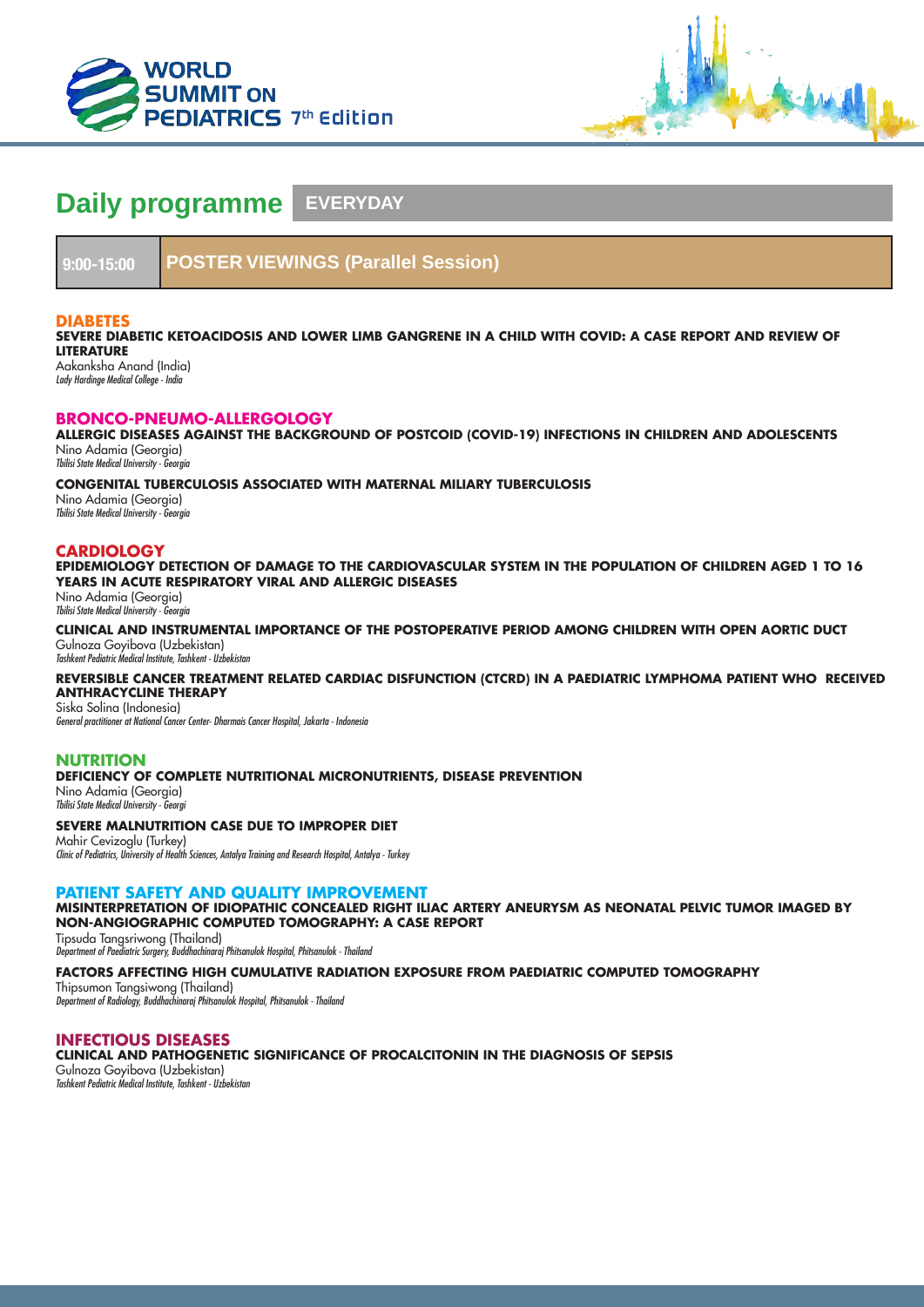

# Barcelona 08-11 December 2022

## **Daily programme EVERYDAY**

**9:00-15:00 POSTER VIEWINGS (Parallel Session)**

## **RARE DISEASES IN CHILDHOOD AND THEIR IMPACT ON FAMILIESS**

**AMINOACIDOPATHIES: DEVELOPMENT OF A METHOD FOR THE DOSAGE OF AMINO ACIDS USING HPLC**

Majda Kihel (Algeria) *Faculty of Medicine-University Oran1, department of pharmacy, Oran - Algeria*

#### **GLYCOGENOSES; CLINICAL AND BIOLOGICAL PROFILE OF WESTERN ALGERIAN PATIENTS**

Ibtissem Kihel (Algeria)

*Faculty of Medicine university Oran1 Ahmed Ben Bella, University Hospital Center, Oran - Algeria*

## **NEONATOLOGY**

**INTRAVENTRICULAR HEMORRHAGE IN FULL-TERM NEWBORNS WITH DIFFERENT ETIOLOGIES - CASE SERIES**

Tamara Sljivancanin Jakovljevic (Serbia) *Department of Neonatology, Obstetrics and Gynecology Clinic "Narodni Front", Belgrade - Serbia*

## **MALIGNANCIES: PATHOLOGY AND IMAGING**

**PEDIATRIC CHRONIC MYELOID LEUKEMIA, CASE REPORT OF THERAPEUTIC RESISTANCE**

Mourad Nachi (Algeria) *Faculty of Medicine-University Oran1, department of medicine - Oran - Algeria*

**RETROSPECTIVE STUDY ON THE SURVIVAL OUTCOMES OF ACUTE LYMPHOBLASTIC LEUKEMIA PATIENTS IN UNIVERSITY OF THE EAST, RAMON MAGSAYSAY MEMORIAL HOSPITAL, PHILIPPINES FROM JANUARY 2015- DECEMBER 2020**

Maria Dawn Rosary Yap (Philippines) *University of the East Ramon Magsaysay Memorial Hospital - Philippines*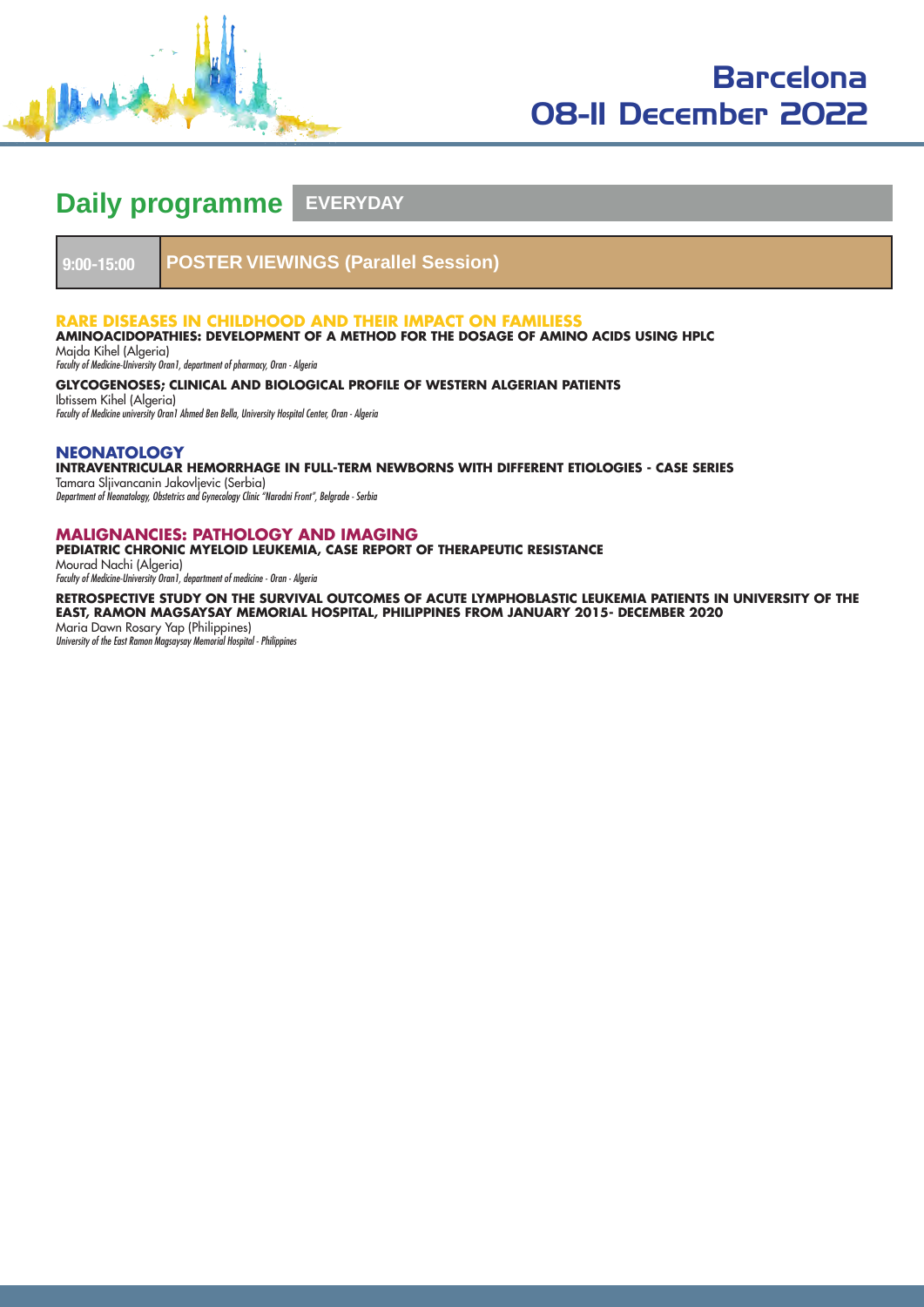



# **VENUE**



## **HOTEL BARCELONA CENTER**

Calle de Balmes, 103-105 08008 Barcelona - Spain

*Hotel Barcelona Center, is a 4 star category hotel located in the heart of the Eixample district. It combines to perfection its fantastic central location with an accommodation offer of the highest quality, exquisite gastronomy and the most modern technology.*

## **DISTANCE FROM:**

 City centre (500 meters) El Prat Airport (15,3 km - 20' by car)